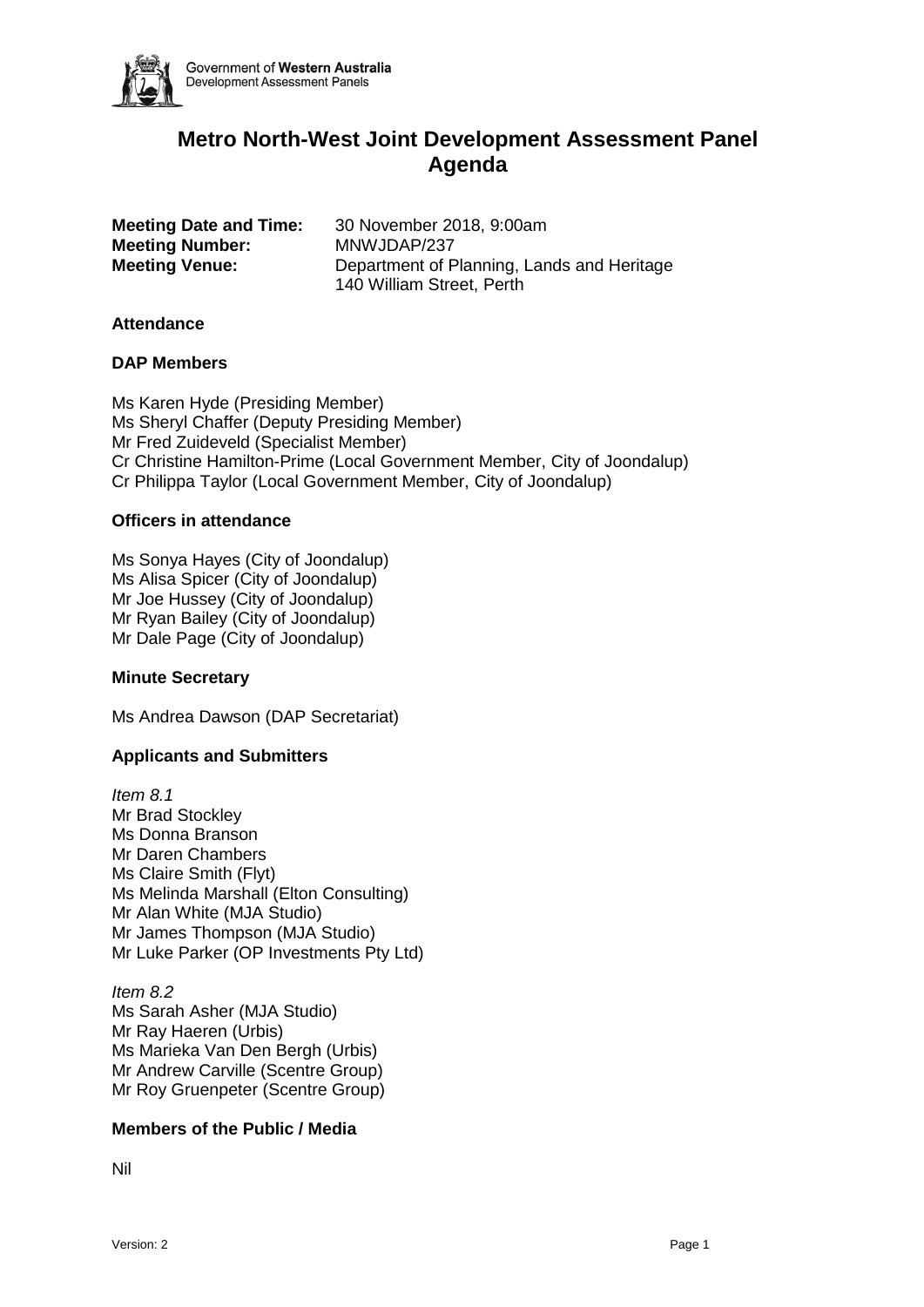

# **1. Declaration of Opening**

The Presiding Member declares the meeting open and acknowledges the past and present traditional owners and custodians of the land on which the meeting is being held.

#### **2. Apologies**

Nil

#### **3. Members on Leave of Absence**

Nil

#### **4. Noting of Minutes**

Signed minutes of previous meetings are available on the [DAP website.](https://www.planning.wa.gov.au/7578.aspx)

#### **5. Declarations of Due Consideration**

Any member who is not familiar with the substance of any report or other information provided for consideration at the DAP meeting must declare that fact before the meeting considers the matter.

### **6. Disclosure of Interests**

Nil

# **7. Deputations and Presentations**

- **7.1** Mr Brad Stockley presenting against the application at item 8.1. The presentation will be objecting to several design elements of the development plans.
- **7.2** Ms Donna Branson and Mr Daren Chambers presenting against the application at item 8.1. The presentation will address the visitor parking bays along Santos Vista.
- **7.3** Ms Claire Smith (Flyt) presenting in support of the application at item 8.1. The presentation will argue for the rewording of conditions 15 and 16.
- **7.4** Mr Alan White and Mr James Thompson (MJA Studio) presenting in support of the application at item 8.1. The presentation is in support of the officer's recommendation for approval.
- **7.5** Ms Melinda Marshall (Elton Consulting) presenting in support of the application at item 8.1. The presentation will request for changes to Conditions 2, 15, 16 and 17.
- **7.6** Ms Sarah Asher (MJA Studio) presenting in support of the application at item 8.2. The presentation will provide a general summary of the design process taken with the City of Joondalup, along with further justification for the merits to approve the proposal.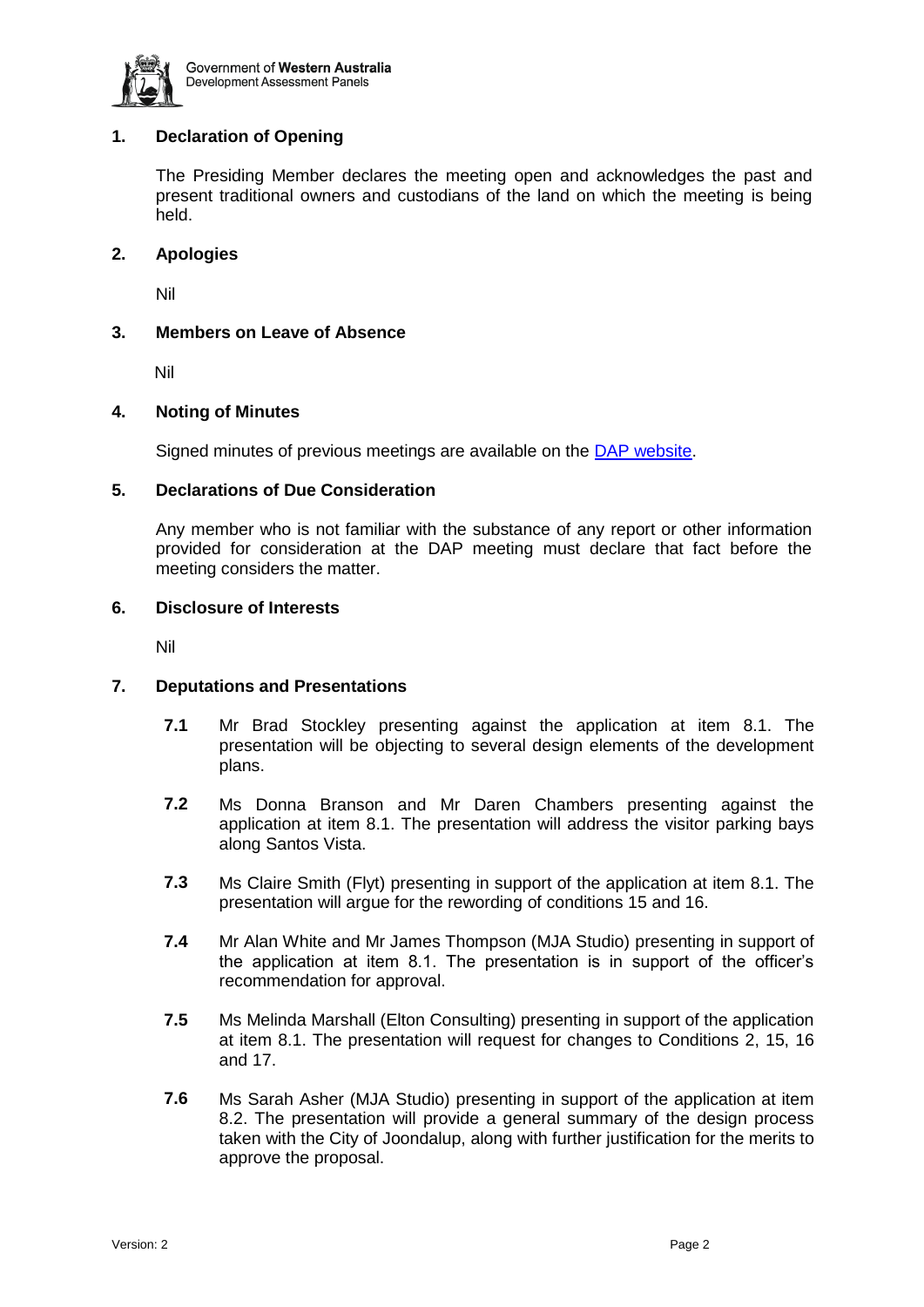

**7.7** Ms Marieka Van Den Bergh and Mr Ray Haeren (Urbis) presenting in support of the application at item 8.2. The presentation will address the officer's recommendation of approval.

The City of Joondalup may be provided with the opportunity to respond to questions of the panel, as invited by the Presiding Member.

# **8. Form 1 – Responsible Authority Reports – DAP Applications**

| 8.1 | <b>Property Location:</b><br><b>Development Description:</b> | Part Lot 9040 (34) Kallatina Drive, Iluka<br><b>Multiple Dwelling Development</b><br>(Brightwater Beaumaris) |
|-----|--------------------------------------------------------------|--------------------------------------------------------------------------------------------------------------|
|     | Applicant:<br>Owner:                                         | Veris Pty Ltd<br>OP Investments Pty Ltd                                                                      |
|     | Responsible Authority:<br>DAP File No:                       | City of Joondalup<br>DAP/18/01484                                                                            |
|     |                                                              |                                                                                                              |

| 8.2 | <b>Property Location:</b>       | Lot 501 (470) Whitefords Avenue, Hillarys        |
|-----|---------------------------------|--------------------------------------------------|
|     | <b>Development Description:</b> | Multiple Dwellings, Retail, Commercial and Plaza |
|     |                                 | (Endeavour Precinct)                             |
|     | Applicant:                      | <b>Scentre Group</b>                             |
|     | Owner:                          | RE1 Limited and Scentre Management Ltd and       |
|     |                                 | <b>RECO Whitford Pty Ltd</b>                     |
|     | Responsible Authority:          | City of Joondalup                                |
|     | DAP File No:                    | DAP/18/01486                                     |
|     |                                 |                                                  |

**9. Form 2 – Responsible Authority Reports – Amending or cancelling DAP development approval**

Nil

#### **10. Appeals to the State Administrative Tribunal**

| <b>Current Applications</b> |                                |                                           |  |  |  |  |
|-----------------------------|--------------------------------|-------------------------------------------|--|--|--|--|
| <b>LG Name</b>              | <b>Property Location</b>       | <b>Application Description</b>            |  |  |  |  |
| City of                     | Lot 140 (81) Ghost Gum         | Proposed Child Care, Service Station,     |  |  |  |  |
| Wanneroo                    | Boulevard, Banksia Grove       | Showrooms, Veterinary Consulting,         |  |  |  |  |
|                             |                                | Drive Through and Take Away Food          |  |  |  |  |
|                             |                                | Outlets                                   |  |  |  |  |
| City of                     | Lot 125 (1) & 126 (3) Chipala  | Fourteen (14) Multiple Dwellings          |  |  |  |  |
| Joondalup                   | Court, Edgewater               |                                           |  |  |  |  |
| City of                     | Lot 33 and Lot 34 Tuart Trail, | Fourteen (14) Multiple Dwellings          |  |  |  |  |
| Joondalup                   | Edgewater                      |                                           |  |  |  |  |
| City of                     | Lot 612 (56) Edward Street,    | Five Storey Office Development            |  |  |  |  |
| Stirling                    | Osborne Park                   |                                           |  |  |  |  |
| City of                     | Lot 157 (2A) Sanderling        | Mixed Use Development                     |  |  |  |  |
| Stirling                    | Street, and Lot 604 (114)      |                                           |  |  |  |  |
|                             | <b>Cedric Street Stirling</b>  |                                           |  |  |  |  |
| City of                     | Lot 100 (304) Scarborough      | Motor Vehicle Sales and Repair            |  |  |  |  |
| Stirling                    | Beach Road, Osborne Park       |                                           |  |  |  |  |
| City of                     | Lot 101 (191) Balcatta Road,   | <b>Extension to the Existing Bunnings</b> |  |  |  |  |
| Stirling                    | Balcatta                       | Warehouse                                 |  |  |  |  |